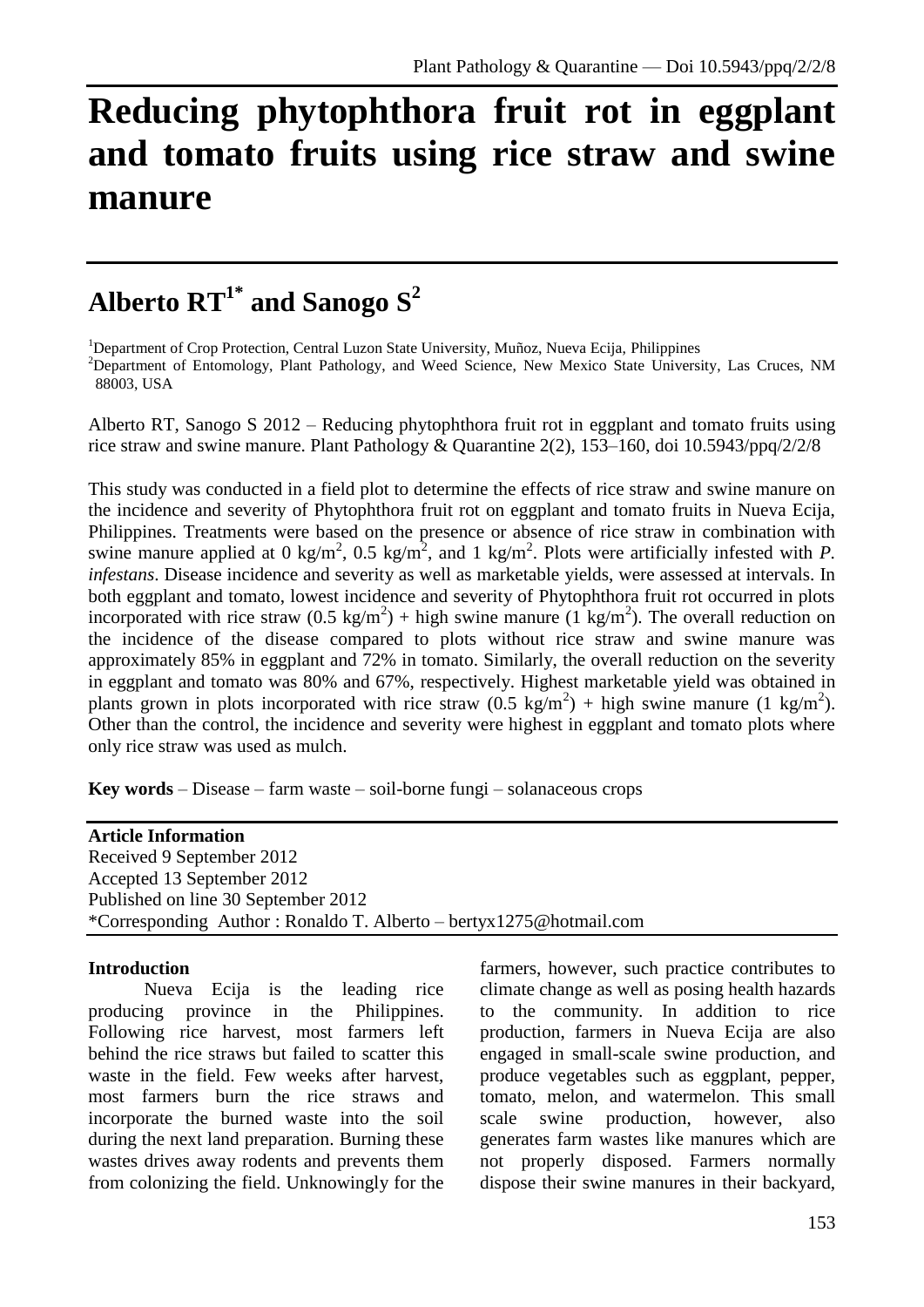irrigation drainage, canals and creeks that contributes to foul odor, unsanitary conditions and the risk of spread of animal pathogens in the community. Though this backyard swine production and rice-based vegetable production greatly contributed to sustainable food production, it also pollutes and makes the environment filthy and unsanitary place to live.

The negative effects brought about by farm wastes to the environment and the community can be off-set, however, by utilizing these wastes in agricultural production to improve soil fertility. Moreover, since a wide variety of composted materials generated from animal waste materials have been shown to suppress plant diseases (Chen et al. 1987, 1988, Hadar and Mandelbaum,1992, Aryantha et al. 2000), it is suggested that they can also be utilized as biocontrol materials against pathogens causing diseases of economic crops. Among these agricultural wastes, the composted and non-composted swine manures are commonly used by the vegetable farmers. Diab et al. (2003) showed the effective use of composted swine manure in suppressing soilborne diseases in cucumber caused by *Phythium, Phytophthora* and *Rhizoctonia*  pathogens.

Rice-based vegetable production is a very common practice in Nueva Ecija, solanaceous crops, crucifers and cucurbits are vegetables commonly grown after rice, and among these groups of commodities, solanaceous crops especially eggplant and tomato are habitually grown side by side with onion shallot. Yields of these crops, however, are reduced by *Phytophthora* infection by as much as 25-30% every cropping season. *Phytophthora* species attack a wide range of plants and are responsible for some of the world's most destructive plant diseases e.g. the European potato famine caused by *Phytophthora infestans* (Bourke, 1964). *Phytophthora* diseases are also very common throughout the tropical regions of the world and cause significant losses in many tropical fruit crops and vegetables (Drenth and Sendall, 2001). *Phytophthora* fruit rot is one of the serious problems encountered in the cultivation of eggplant and tomatoes in Nueva Ecija. It is so widespread in the area such that most of the fields are infected amid intermittent spraying of fungicides. Failure of the farmers to correctly follow the label instructions of the fungicides also contributes to the spread of the disease. In tomato, all aboveground parts may show symptoms. Invasion of the fruit by the fungus occur at any stage of fruit development, often beginning at the stem end later forming olive-brown lesions with rough surface. In eggplant, fruit invasion occur at fruit end near the soil line and progresses upward resulting in fruit rot. Under moist condition, a white mycelia growth appears in the lesions.

The impetus for this project emanated from research information indicating that *Phytophthora* diseases may be controlled by the use of rice straw mulch and swine manures (Ellis et al. 1998, Fichtner et al. 2004). This research will benefit farmers in at least three ways by providing (i) a sustainable avenue for reducing *Phytophthora* fruit rot by utilizing farm-generated by-products, (ii) an environment friendly approach of managing rice straw other than burning in the fields and (iii) utilization of composted swine manure to minimize health risk and improve sanitary conditions in the community.

# **Materials and Methods**

# **Collection, Isolation and Maintenance of Isolates**

Isolates of *Phytophthora infestans* from different tomato and eggplant growing areas of Nueva Ecija were used in the study. The isolates of were obtained by putting infected tomato and eggplant fruit samples in a shallow layer of distilled water for 48 hours in the light at  $25^{\circ}$ C to induce sporangial development. Small pieces of infected plant tissue were cut off, surface sterilized in 70% ethanol for 50 seconds and blotted dry between sterile filter papers prior to transfer to previously plated V8 juice medium. The plates were examined regularly for the slow emergence of nonseptate hyphae until spores were produced for microscopic examination. The non-septate hyphae and spores were transferred to new V8 iuice plates and incubated at  $20-25^{\circ}$ C for 10-15 days until colonies were visible on the isolation plates. After confirmation of the identity of the isolates, pure culture of the pathogen was obtained by transferring parts of the non-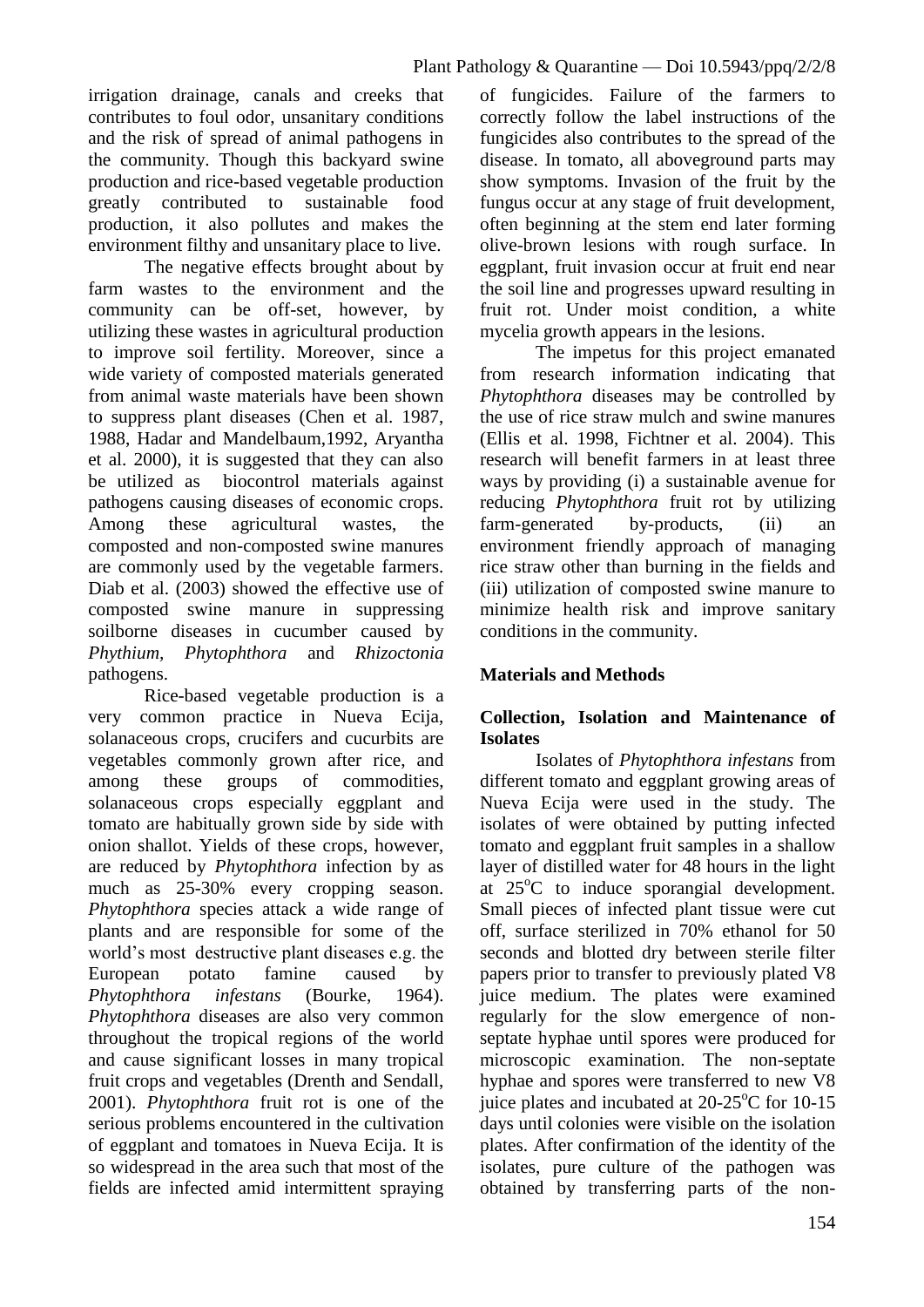

Fig. 1 – The experimental site at Central Luzon State University. Alberto (left) and Sanogo (right) examining plants in one of the eggplant plots.

septate hyphae and spores to V8 juice slants, incubated at  $20-25^{\circ}$ C for more than a week prior to refrigeration.

# **Pathogenicity Tests**

Sporangiospores of *P.infestans* were harvested from culture plates by flooding the plates with distilled water for a few hours. Five detached healthy tomato fruits coming from the same variety where the pathogen was isolated were placed in 30.5cm x 61.0cm double layer plastic moist chamber. The fruit samples were placed in the first layer with a perforated base lined with paper towels, below is the base mounted with water to maintain high moist conditions. A small drop (10-15 uL) of fungal suspension containing  $10^4$  sporangia/mL was inoculated in four of the five detached tomato fruits stuck into foam to avoid premature fruit dehydration. A small drop of sterile distilled water was inoculated on the 5th fruit which serve as the control. Similar set up was provided for the eggplant fruits. Symptom development was recorded 72 hrs after inoculation. To satisfy Koch's postulates, the pathogen was re-isolated from the artificially inoculated tomato and eggplant fruits and rechecked for its identity.

# **Field Experiments**

Experiments were conducted in

experimental farm of the College of Agriculture, Central Luzon State University in Nueva Ecija using tomato (c.v. Marimar, East West Seed Co.) and eggplant (c.v. Casino, East West Seed Co.) transplants (Fig. 1). Plots were artificially infested with an isolate of *P. infestans*. The inoculum was prepared by culturing the pathogen on sterile rice hulls on 500 ml bottle mixed with V8 juice for three weeks. Two factors were examined: (i) presence or absence of rice straw and (ii) noncomposted swine manure applied at three levels: i.e. a) none  $(0 \text{ kg/m}^2)$ , b) low  $(0.5 \text{ m})$  $kg/m<sup>2</sup>$ , equivalent to 5 tonnes per hectare), and c) high  $(1 \text{ kg/m}^2, \text{ equivalent to } 10 \text{ tonnes per})$ hectare). These two factors were combined to generate six treatments, namely:

1) no rice straw and no swine manure

2) rice straw  $(0.5 \text{ kg/m}^2)$  + low swine manure  $(0.5 \text{ kg/m}^2)$ 

3) rice straw  $(0.5 \text{ kg/m}^2)$  + high swine manure  $(1 \text{ kg/m}^2)$ 

4) no rice straw  $+$  low swine manure  $(0.5)$  $\text{kg/m}^2$ )

5) no rice straw + high swine manure (1  $kg/m<sup>2</sup>$ ), and

6) rice straw only  $(0.5 \text{ kg/m}^2)$ .

The experiments, consisting of six treatments, were laid out in a randomized complete block design with four replications.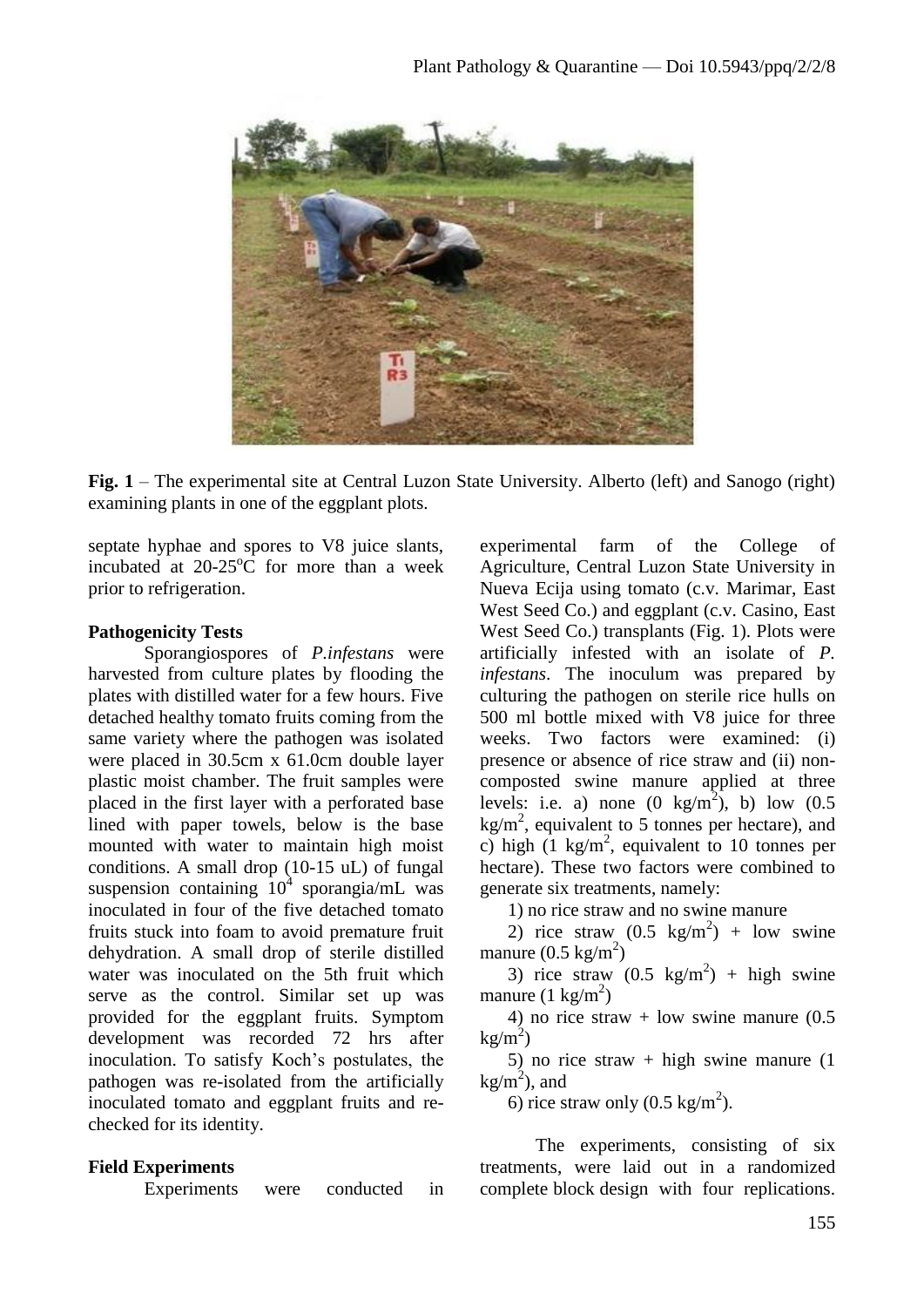The plot size was 1m x 4m, with 1 m spacing between hills for eggplant and 0.75 m spacing between rows and hills for tomato. A 1 m gap was provided between plots. Plots were manually irrigated as needed. Rice straw and non-composted swine manure were incorporated in soil when the inoculum was already three weeks old. Following incorporation, a furrow was opened at the center of each bed, and the inoculum of *P. infestans* was applied into the furrow at the rate of 100 cm<sup>3</sup> of infested rice hull/m of row. The furrow was immediately covered with a thin layer of soil followed by manual sprinkler irrigation to hasten the decomposition of the manure in the soil. The plots were manually irrigated daily. Two weeks, thereafter, each furrow was re-opened, and 30 days old tomato

and 45 days old eggplant seedlings were transplanted into the furrow.

Except for disease management practices, the eggplant and tomato were grown and maintained according to standard agronomic and management practices. Leaf miners were controlled by application of Trigard<sup>®</sup> 75WP (5-7  $g/16$  L) and the fruit borers through hand picking. Hand weeding was dependent on the population of the weeds. Plants were monitored regularly for plant growth and health. Data was collected based on the following parameters: (i) % disease incidence defined as the percentage of fruits with *Phytophthora* rot (ii) % disease severity as the percentage of fruit surface with rot symptoms and (iii) marketable fruit yield expressed as:

No. of infected fruits/plot  
\n% Disease Incidence (DI) = 
$$
-\frac{\text{Total}}{\text{Total no. of fruits/plot}}
$$
 x 100

 $n(1) + n(3) + n(5) + n(7) + n(9)$  % Disease Severity (DS) = --------------------------------------- x 100 N x 9

> Where:  $n = No$  of infected fruits classified by grade  $N =$ Total number of samples

Percent disease incidence (%DI) and percent disease severity (%DS) were taken from each fruit per plot and rated according to the scale (Table 1): The area under the disease progress curve (AUDPC) for each treatment was computed using the following formula:

**Table 1** Rating scale used in the assessment of phytophthora fruit rot in eggplant and tomato.

| <b>Scale</b> | % Fruit Surface Affected |
|--------------|--------------------------|
|              | $0 - 1$                  |
| 2            | $1 - 3$                  |
| 3            | $3 - 6$                  |
|              | $6 - 12$                 |
| 5            | $12 - 25$                |
| 6            | $25 - 50$                |
|              | 50-75                    |
|              | 75-100                   |

$$
\mathbf{n}^{\mathbf{a}}
$$

AUDPC =  $\Sigma$  [(Yi+n1+Yi)/2] [Xi+1-Xi]

$$
\begin{array}{c}\n i=1 \\
\overline{\phantom{2}} \\
-\end{array}
$$

Where:  $yi = \text{anthraonose severity (per unit)}$ 

 $Xi = time$  (days)

 $n =$  total no. of observation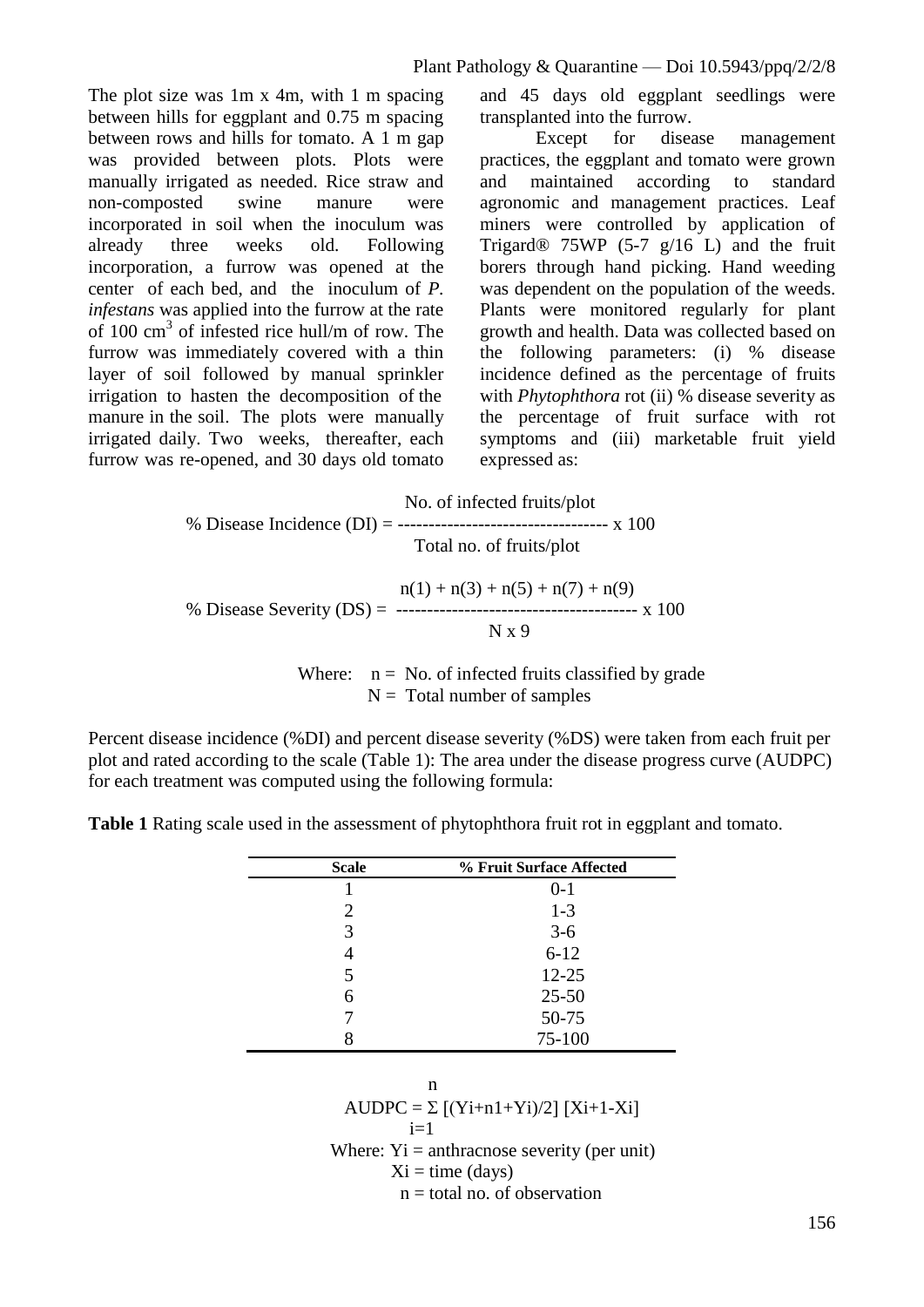

**Fig. 2** – Area under disease progress (AUDPC) based on (**A**) disease incidence and (**B**) disease severity on fruit of eggplant grown under six treatments. T1: no rice straw and no swine manure; T2: rice straw and low swine manure; T3: rice straw and high swine manure; T4: no rice straw, and low swine manure; T5 -no rice straw, and high swine manure; and T6: rice straw only. Bars on columns are standard errors of the mean.

Weights of marketable fruits were gathered and recorded. Damaged and rotten fruits were discarded. Overall, five weekly primings (harvesting of matured fruits) were completed in tomato plots and nine primings in the eggplant plots. Data collected was analyzed using analysis of variance for a randomized complete block design using SAS GLM procedure, and means separation was achieved using Fischer's protected LSD.

#### **Results**

#### **Pathogenicity Test**

The isolates of *P. infestans* were found to be pathogenic to both tomato and eggplant fruits. The inoculated fruits of tomato develo-

ped olive-brown lesions with rough surface. In eggplant, white mycelial growth appeared in rotting fruit; these are symptoms similar to those observed on samples collected 7 days after inoculation. Fruits inoculated with sterile distilled water remained healthy and unblemished. Based on the morphological characteristics of the re-isolated fungal pathogens from inoculated fruits, the reisolated pathogen have the same characteristics and identity with the pathogen used during the inoculation process.

#### **Eggplant experiment**

Disease incidence and disease severity were significantly different among the six treatments  $(P \le 0.0001)$ . The area under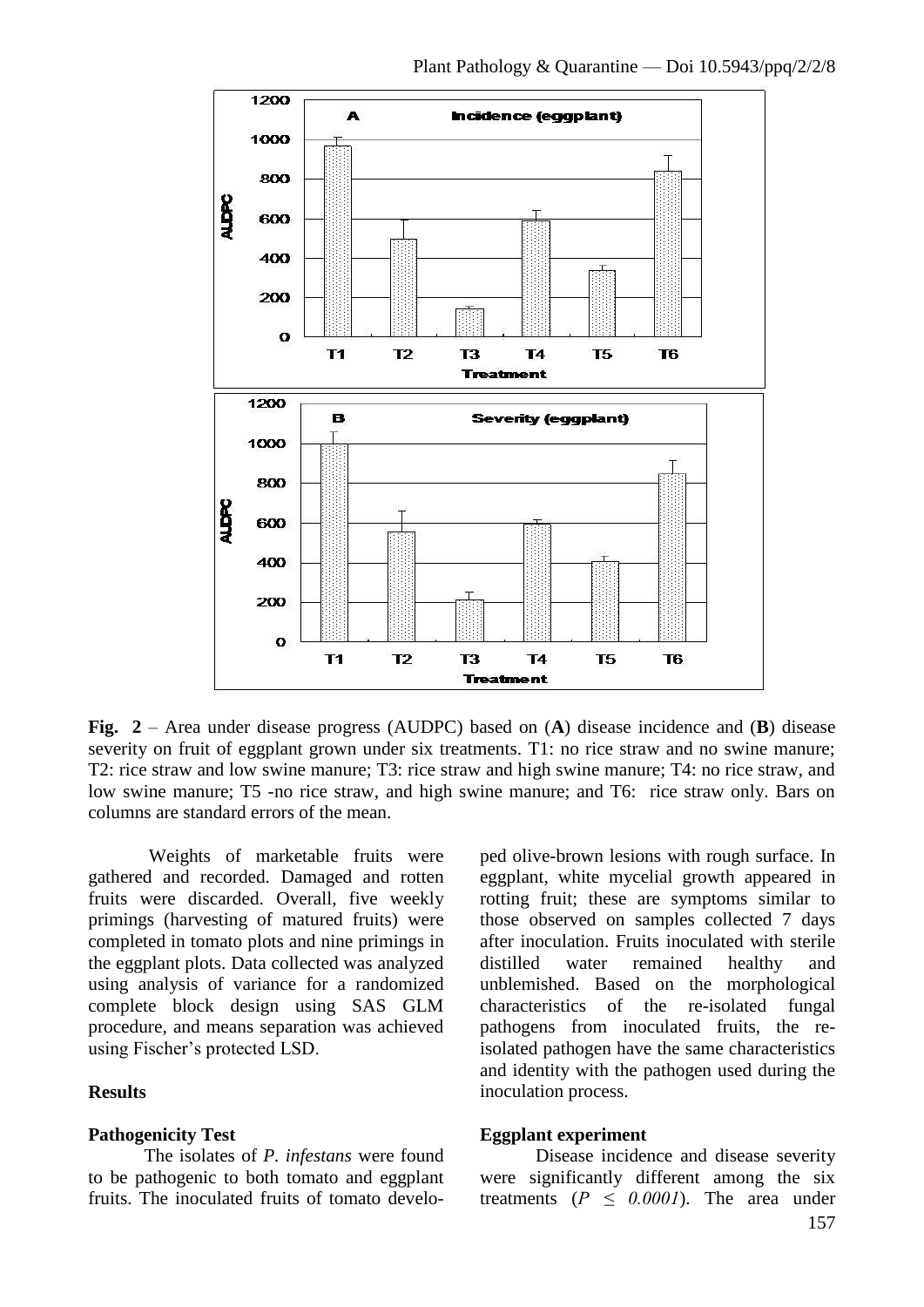

**Fig. 3 -** Area under disease progress (AUDPC) based on (**A**) disease incidence and (**B**) disease severity on fruit of tomato grown under six treatments. T1: no rice straw and no swine manure; T2: rice straw and low swine manure; T3: rice straw and high swine manure; T4: no rice straw, and low swine manure; T5 -no rice straw, and high swine manure; and T6: rice straw only. Bars on columns are standard errors of the mean.

disease progress curve (AUDPC, Fig. 2A) on the incidence of the disease was approximately 85% lower in treatment 3 (T3, rice straw and high swine manure) than in treatment 1 (T1, no rice straw and no swine manure). Similar results were obtained with regards to the AUDPC on disease severity (Fig 2B). The severity of the disease in T3 was approximately 80% lower than T1. Cumulative marketable yield was approximately 143% higher in T3 than T1 (Fig.  $4A$ ).

#### **Tomato experiment**

Similar to the eggplant experiment, disease incidence and disease severity were significantly different among the six treatments  $(P \le 0.002)$ . The area under disease progress curve on disease incidence (AUDPC, Fig. 3A) was lowest in treatment 3 (T3, rice straw  $+$ high swine manure) and greatest in treatment 1 (T1, no rice straw and no swine manure). The AUDPC based on incidence data, was approximately 72% lower in T3 than in T1.

Similar results were obtained with regards to the AUDPC on disease severity. The AUDPC in T3 was lower (approximately 67%) than T1 (Fig. 3B). Cumulative marketable yield was highest under treatment 3 and lowest under treatment 1. Marketable yield in T3 was 260% higher than T1 (Fig. 4B).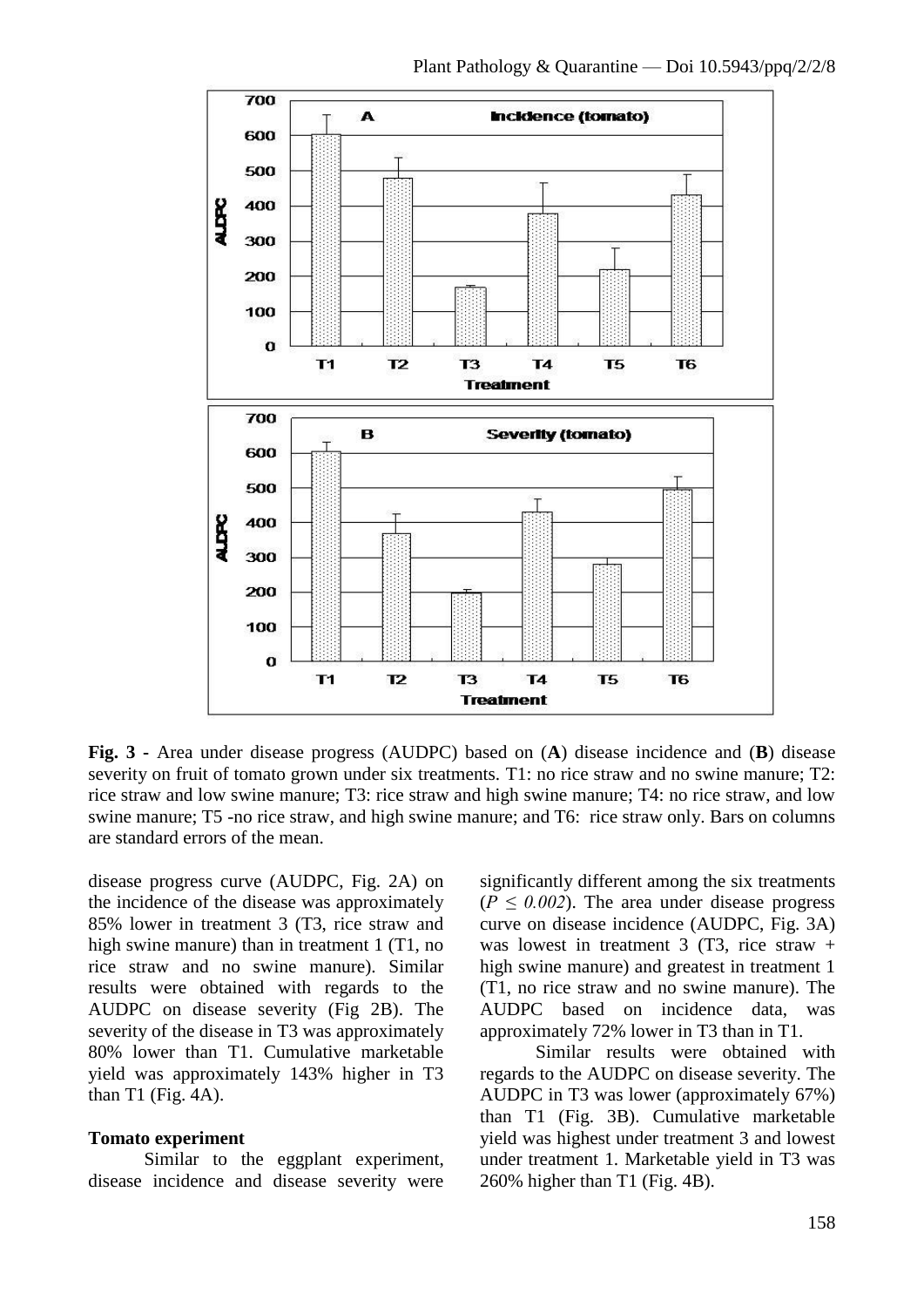

**Fig. 4** – Marketable fruit yield of (**A**) eggplant and (**B**) tomato grown under six treatments. T1: no rice straw and no swine manure; T2: rice straw and low swine manure; T3: rice straw and high swine manure; T4: no rice straw, and low swine manure; T5 -no rice straw, and high swine manure; and T6: rice straw only. Bars on columns are standard errors of the mean.

#### **Discussion**

Biotic factors greatly contributed to the suppressiveness of the soil against *P. infestans.* The reduction in the incidence and severity of fruit rot in treatments with composted swine manure emanates on the biological activity and suppression of a wide array of microbial population developing during the composting process. These biotic factors also offer multiple mechanisms of biological suppression, thus, targeting a wide range of plant pathogens. Though the exact mechanisms of pathogen suppression is unknown, the composted animal manures are known to have more diverse microbial community and contain more

fluorescent pseudomonads, heterothropic fungi, endospore-forming bacteria and oligotrophic bacteria which tend to offset the population of the pathogen (Diab et al. 2003). The presence of diverse microbial activity in combination with rice straw mulch further reduces the incidence and severity of the disease. The rice straw mulch prevents fruits from contacting infested soil by providing a barrier between the fruit and the free standing water (Mass 1984). Likewise, its rough surface reduces the splashing of water droplets bearing spores or sporangia (Madden 1990). Moreover, straw mulch also improved the soil fertility as it is decomposed towards the end of the season,